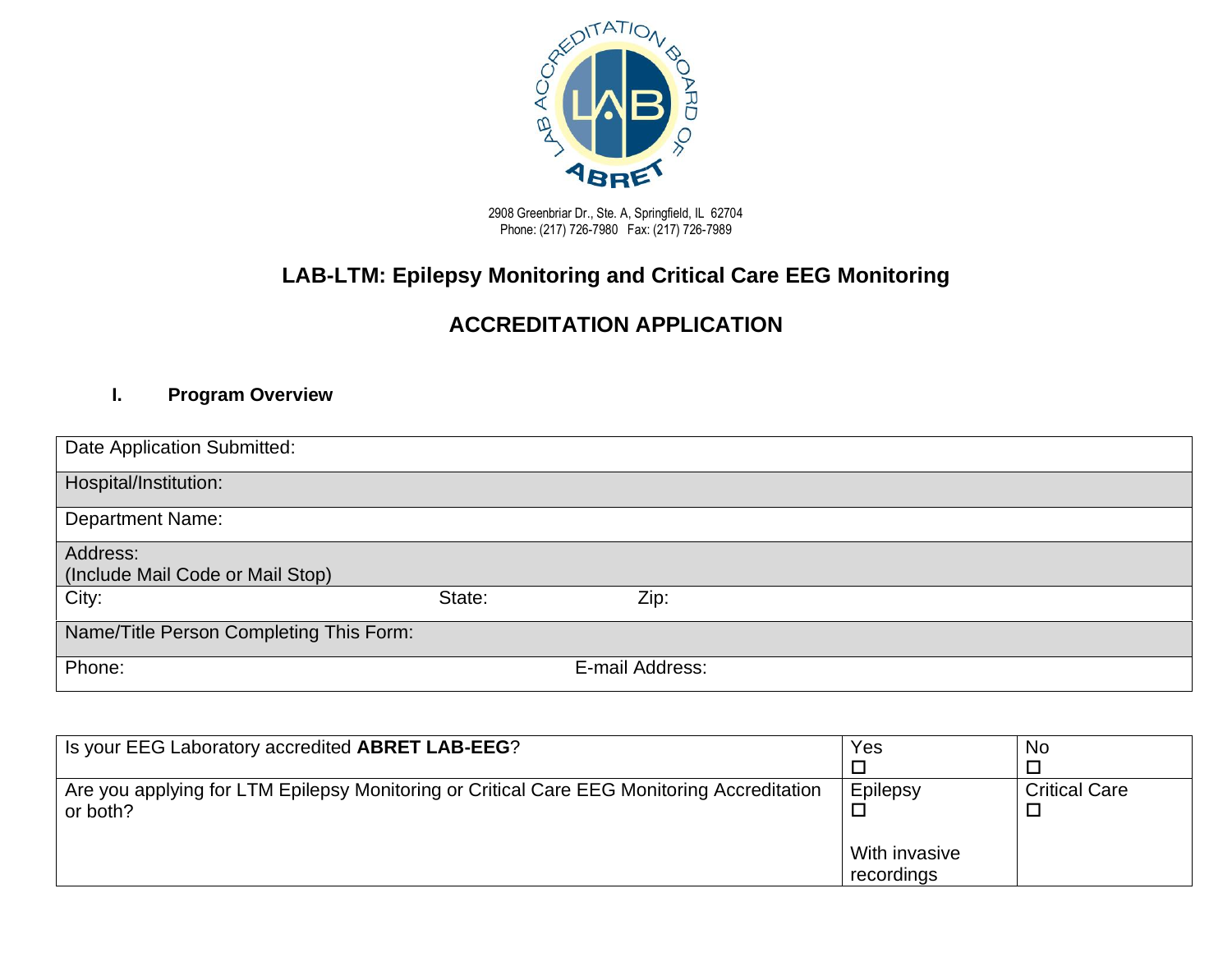| Do you currently hold accreditation through The National Accreditation of Epilepsy Centers<br>(NAEC)? | $\square$ Yes<br><b>Current Level?</b> | $\Box$ No, but plan to<br>apply          |
|-------------------------------------------------------------------------------------------------------|----------------------------------------|------------------------------------------|
|                                                                                                       |                                        | $\Box$ No; no plans to<br>apply for NAEC |

# **Epilepsy Monitoring**

 $\Pi$  Not applicable

| $\equiv$ $\cdots$ $\sim$ $\sim$ $\sim$ $\sim$ $\sim$ $\sim$ |                 |
|-------------------------------------------------------------|-----------------|
| <b>Medical Director:</b>                                    |                 |
| Phone:                                                      | E-mail Address: |
| Technical Director (or equivalent):                         |                 |
| Phone:                                                      | E-mail Address: |
| Administrator/Title:                                        |                 |
| Phone:                                                      | E-mail Address: |

### **Critical Care EEG**

 $\Box$  Not applicable Medical Director: Phone: E-mail Address: Technical Director (or equivalent): Phone: E-mail Address: Administrator/Title: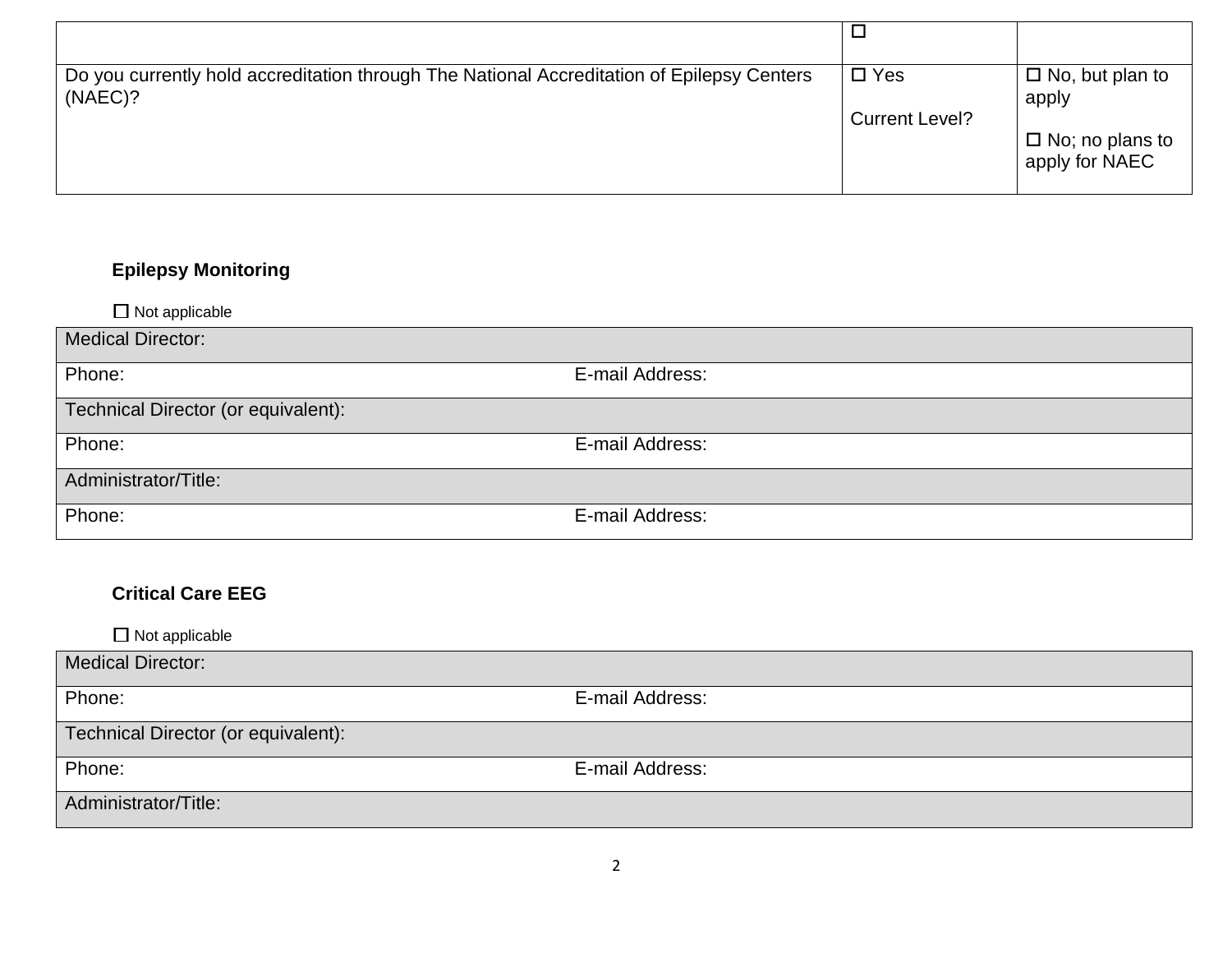### **II. Volume**

Indicate what types of procedures/patients you monitor

| Type of procedures                 | Yes | <b>No</b> | N/A |         | Number of procedures in the last year                                      |
|------------------------------------|-----|-----------|-----|---------|----------------------------------------------------------------------------|
|                                    |     |           |     |         |                                                                            |
| <b>Epilepsy Monitoring</b>         |     |           |     | Total:  |                                                                            |
| Diagnostic/Pre-surgical (scalp)    |     |           |     | Number: |                                                                            |
| Invasive extraoperative monitoring |     |           |     | Number: | Have you performed at least 24 invasive<br>recordings in the last 4 years? |
|                                    |     |           |     |         |                                                                            |
| Adult                              |     |           |     |         |                                                                            |
| Pediatric                          |     |           |     |         |                                                                            |
|                                    |     |           |     |         |                                                                            |
| Do you taper AEDs during admission |     |           |     |         |                                                                            |
|                                    |     |           |     |         |                                                                            |
| <b>ICU/Critical Care EEG</b>       |     |           |     | Total:  |                                                                            |
| Adult                              |     |           |     |         |                                                                            |
| Pediatric                          |     |           |     |         |                                                                            |
| <b>Neonates</b>                    |     |           |     |         |                                                                            |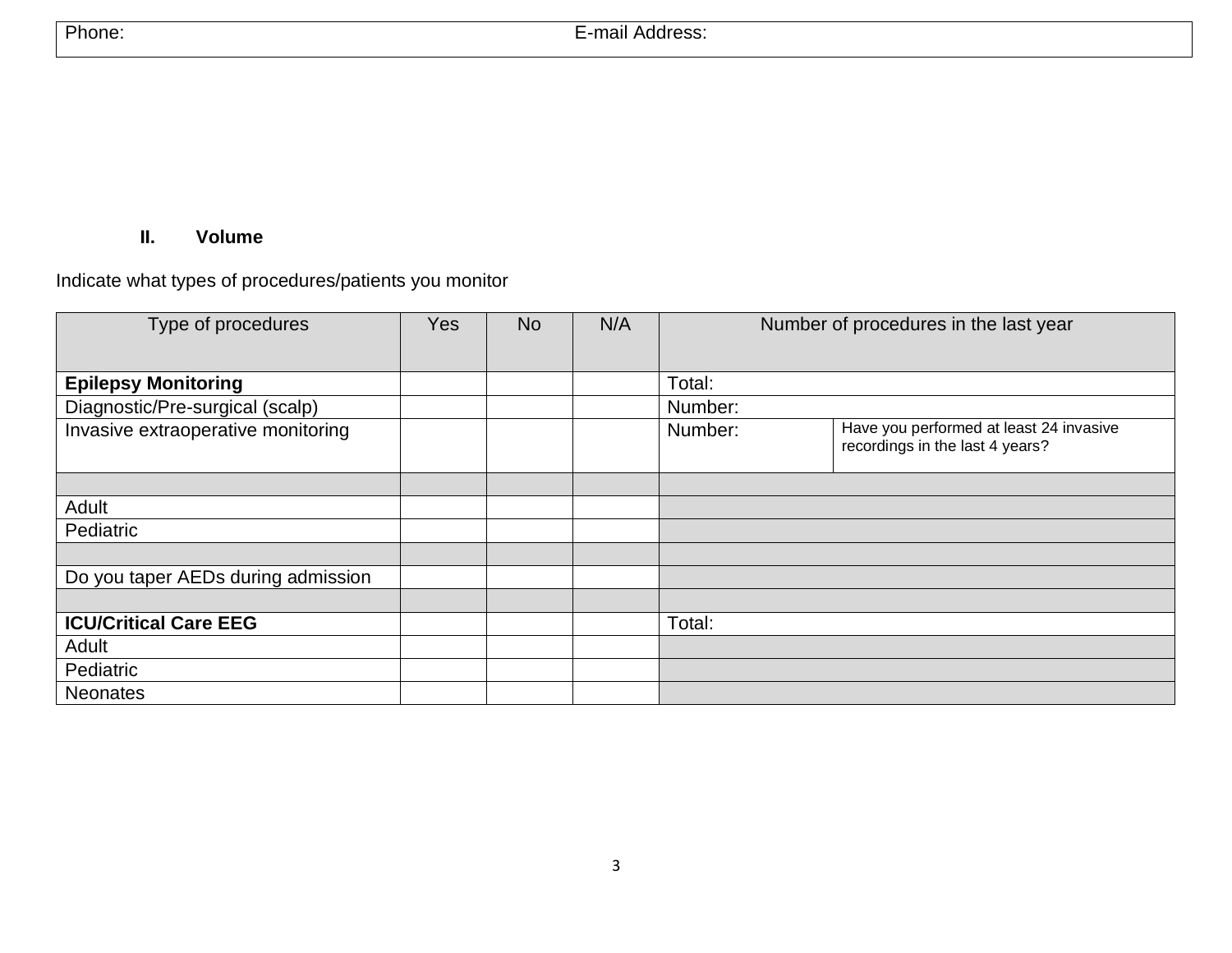## **III. Personnel**

**Medical Director:** complete CV form (Appendix 1)

## **Technical Director (or equivalent):** complete CV form (Appendix 2)

## **Interpreting Physicians**

List all the physicians involved with interpreting EEG data collected for Epilepsy and Critical Care EEG monitoring.

| Name(s) (add lines if necessary) | Degree/s | <b>Boards</b>      | Participation in: |                          |
|----------------------------------|----------|--------------------|-------------------|--------------------------|
|                                  |          | $\square$ ABPN     | EMU               | <b>Critical Care EEG</b> |
|                                  |          | $\Box$ ABCN        | □                 | □                        |
|                                  |          | $\square$ ABPN-CNP |                   |                          |
|                                  |          | $\Box$ Other       |                   |                          |
|                                  |          | $\square$ ABPN     | <b>EMU</b>        | <b>Critical Care EEG</b> |
|                                  |          | $\square$ ABCN     | $\Box$            | П                        |
|                                  |          | $\square$ ABPN-CNP |                   |                          |
|                                  |          | $\Box$ Other       |                   |                          |
|                                  |          | $\square$ ABPN     | <b>EMU</b>        | <b>Critical Care EEG</b> |
|                                  |          | $\square$ ABCN     | $\Box$            | □                        |
|                                  |          | $\square$ ABPN-CNP |                   |                          |
|                                  |          | $\Box$ Other       |                   |                          |
|                                  |          | $\square$ ABPN     | <b>EMU</b>        | <b>Critical Care EEG</b> |
|                                  |          | $\Box$ ABCN        | $\Box$            | □                        |
|                                  |          | $\square$ ABPN-CNP |                   |                          |
|                                  |          | $\Box$ Other       |                   |                          |
|                                  |          | $\Box$ ABPN        | <b>EMU</b>        | <b>Critical Care EEG</b> |
|                                  |          | $\square$ ABCN     | $\Box$            | $\Box$                   |
|                                  |          | $\square$ ABPN-CNP |                   |                          |
|                                  |          | $\Box$ Other       |                   |                          |
|                                  |          | $\square$ ABPN     | <b>EMU</b>        | <b>Critical Care EEG</b> |
|                                  |          | $\square$ ABCN     | $\Box$            | $\Box$                   |
|                                  |          | $\square$ ABPN-CNP |                   |                          |
|                                  |          | $\Box$ Other       |                   |                          |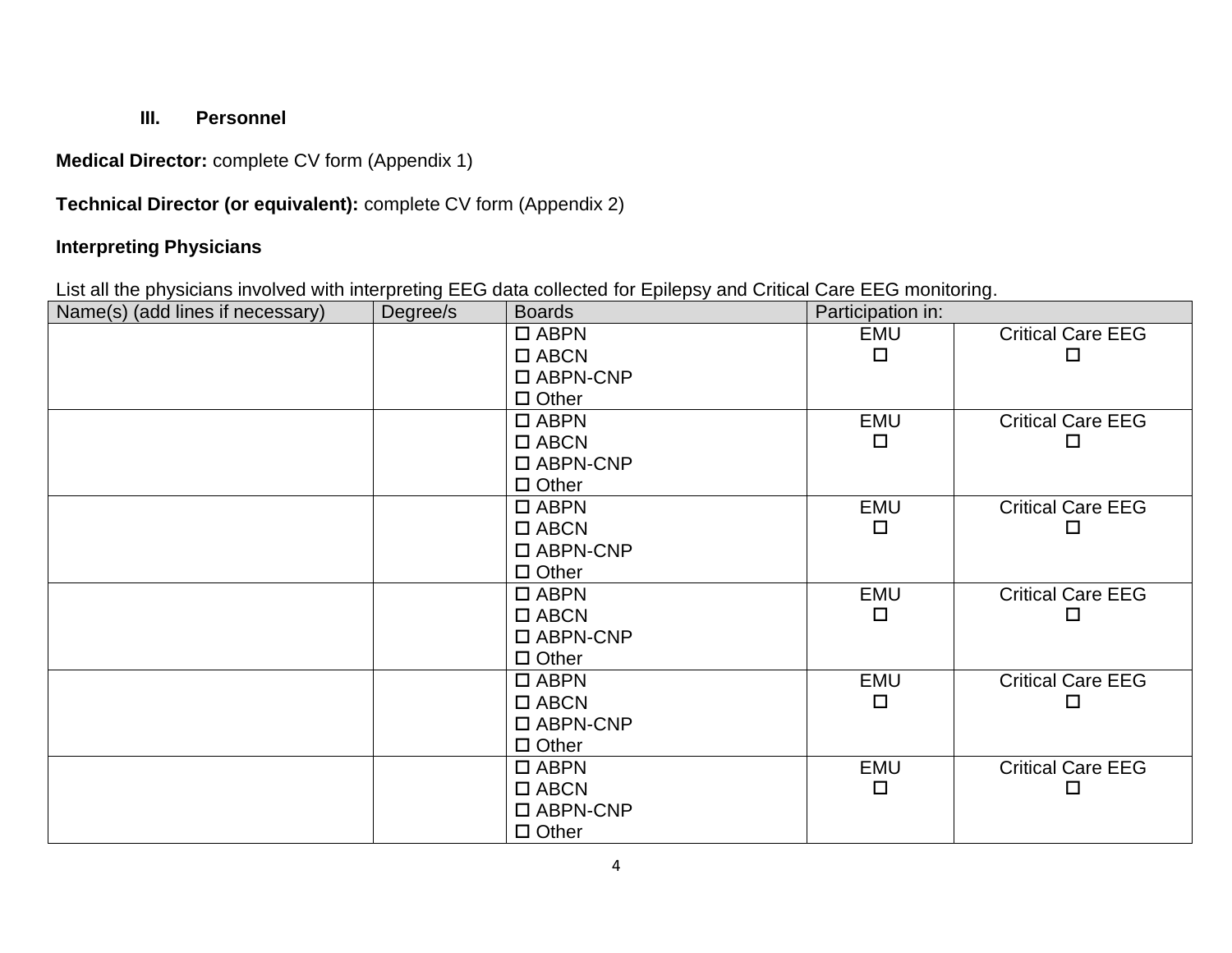#### **LTM Monitoring Technologist**

List all technologists participating in LTM

| Name(s) (add lines if necessary) | Registration            | Participation in: |                  |
|----------------------------------|-------------------------|-------------------|------------------|
|                                  |                         |                   |                  |
|                                  | $\Box$ CLTM             | EMU               | $\overline{ICU}$ |
|                                  | $\Box$ R. EEG T./R.E.T. | $\Box$            | $\Box$           |
|                                  | $\Box$ CNIM             |                   |                  |
|                                  | $\Box$ Unregistered     |                   |                  |
|                                  | $\Box$ CLTM             | EMU               | <b>ICU</b>       |
|                                  | $\Box$ R. EEG T./R.E.T. | $\Box$            | $\Box$           |
|                                  | $\Box$ CNIM             |                   |                  |
|                                  | $\square$ Unregistered  |                   |                  |
|                                  | $\Box$ CLTM             | EMU               | ICU              |
|                                  | $\Box$ R. EEG T./R.E.T. | $\Box$            | $\Box$           |
|                                  | $\Box$ CNIM             |                   |                  |
|                                  | $\square$ Unregistered  |                   |                  |
|                                  | $\Box$ CLTM             | <b>EMU</b>        | <b>ICU</b>       |
|                                  | $\Box$ R. EEG T./R.E.T. | $\Box$            | $\Box$           |
|                                  | $\Box$ CNIM             |                   |                  |
|                                  | $\Box$ Unregistered     |                   |                  |
|                                  | $\Box$ CLTM             | <b>EMU</b>        | ICU              |
|                                  | $\Box$ R. EEG T./R.E.T. | $\Box$            | $\Box$           |
|                                  | $\Box$ CNIM             |                   |                  |
|                                  | $\square$ Unregistered  |                   |                  |
|                                  | $\Box$ CLTM             | <b>EMU</b>        | ICU              |
|                                  | $\Box$ R. EEG T./R.E.T. | $\Box$            | $\Box$           |
|                                  | $\Box$ CNIM             |                   |                  |
|                                  | $\Box$ Unregistered     |                   |                  |
|                                  | $\Box$ CLTM             | EMU               | <b>ICU</b>       |
|                                  | $\Box$ R. EEG T./R.E.T. | $\Box$            | $\Box$           |
|                                  | $\Box$ CNIM             |                   |                  |
|                                  | $\square$ Unregistered  |                   |                  |
|                                  | $\Box$ CLTM             | EMU               | <b>ICU</b>       |
|                                  | $\Box$ R. EEG T./R.E.T. | $\Box$            | $\Box$           |
|                                  | $\Box$ CNIM             |                   |                  |
|                                  | $\Box$ Unregistered     |                   |                  |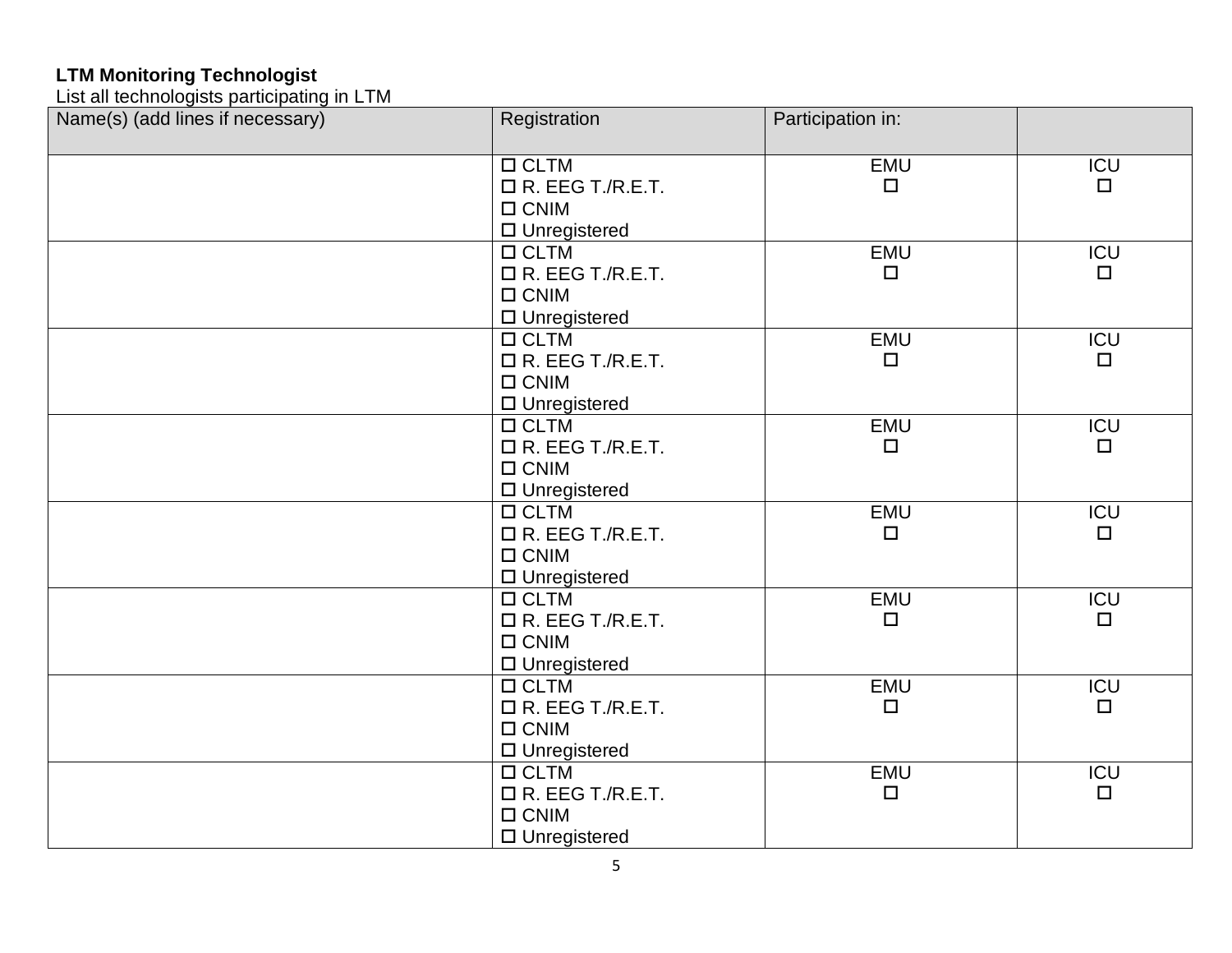# **IV. Signature Page**

Information provided by:

| Name (print)                                     | Signature                                                | Date                                                                                                                            |  |
|--------------------------------------------------|----------------------------------------------------------|---------------------------------------------------------------------------------------------------------------------------------|--|
| accurate.                                        |                                                          | We have read the above application and the accompanying instructions manual. We verify that the information contained herein is |  |
| Verified by:                                     |                                                          |                                                                                                                                 |  |
| 1. Medical Director:                             |                                                          |                                                                                                                                 |  |
| Name (print)                                     | Signature                                                | Date                                                                                                                            |  |
| 2. Technical Director:                           |                                                          |                                                                                                                                 |  |
| Name (print)                                     | Signature                                                | Date                                                                                                                            |  |
| 3. Administrator: Signature or Letter of Support |                                                          |                                                                                                                                 |  |
| Name (print)                                     | Signature                                                | Date                                                                                                                            |  |
|                                                  | \$75.00 is due with submission of the Part I Application |                                                                                                                                 |  |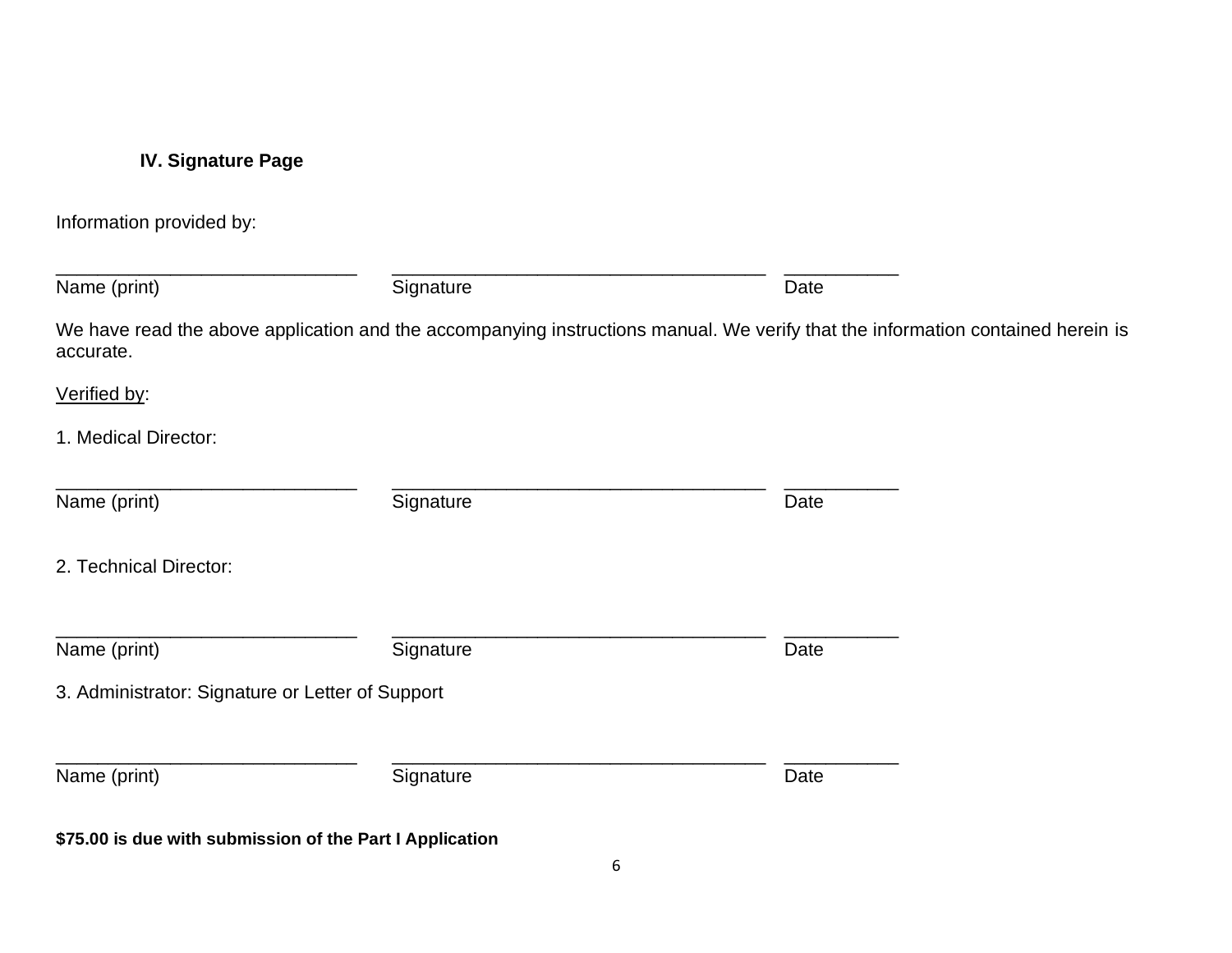

2908 Greenbriar Dr., Ste A, Springfield, IL 62704 Phone: (217) 726-7980 Fax: (217) 726-7989

## **LAB-LTM APPENDICES**

#### **Appendix 1 Curriculum Vitae**

### **Medical Director**

| Name:                                                                         |                         |                                             |
|-------------------------------------------------------------------------------|-------------------------|---------------------------------------------|
| Degree(s):                                                                    |                         |                                             |
| Medical School (name and location):                                           |                         | Year of Graduation:                         |
|                                                                               | Certification(s)        |                                             |
| American Board of Psychiatry and Neurology-<br>Clinical Neurophysiology       | <b>YES</b><br><b>NO</b> | Date:<br>Certificate number:<br>Expiration: |
| American Board of Clinical Neurophysiology                                    | <b>YES</b><br><b>NO</b> | Date:<br>Certificate number:<br>Expiration: |
| Other board:                                                                  | <b>YES</b><br><b>NO</b> | Date:<br>Certificate number:<br>Expiration: |
| Other board:                                                                  | <b>YES</b><br><b>NO</b> | Date:<br>Certificate number:<br>Expiration: |
| Residency (type and location):                                                |                         | Date(s):                                    |
| Fellowship (type and location):                                               |                         | $Date(s)$ :                                 |
| Training in LTM (courses, conferences, workshops, etc.) over past five years: |                         | Date(s):                                    |
| Name:                                                                         |                         |                                             |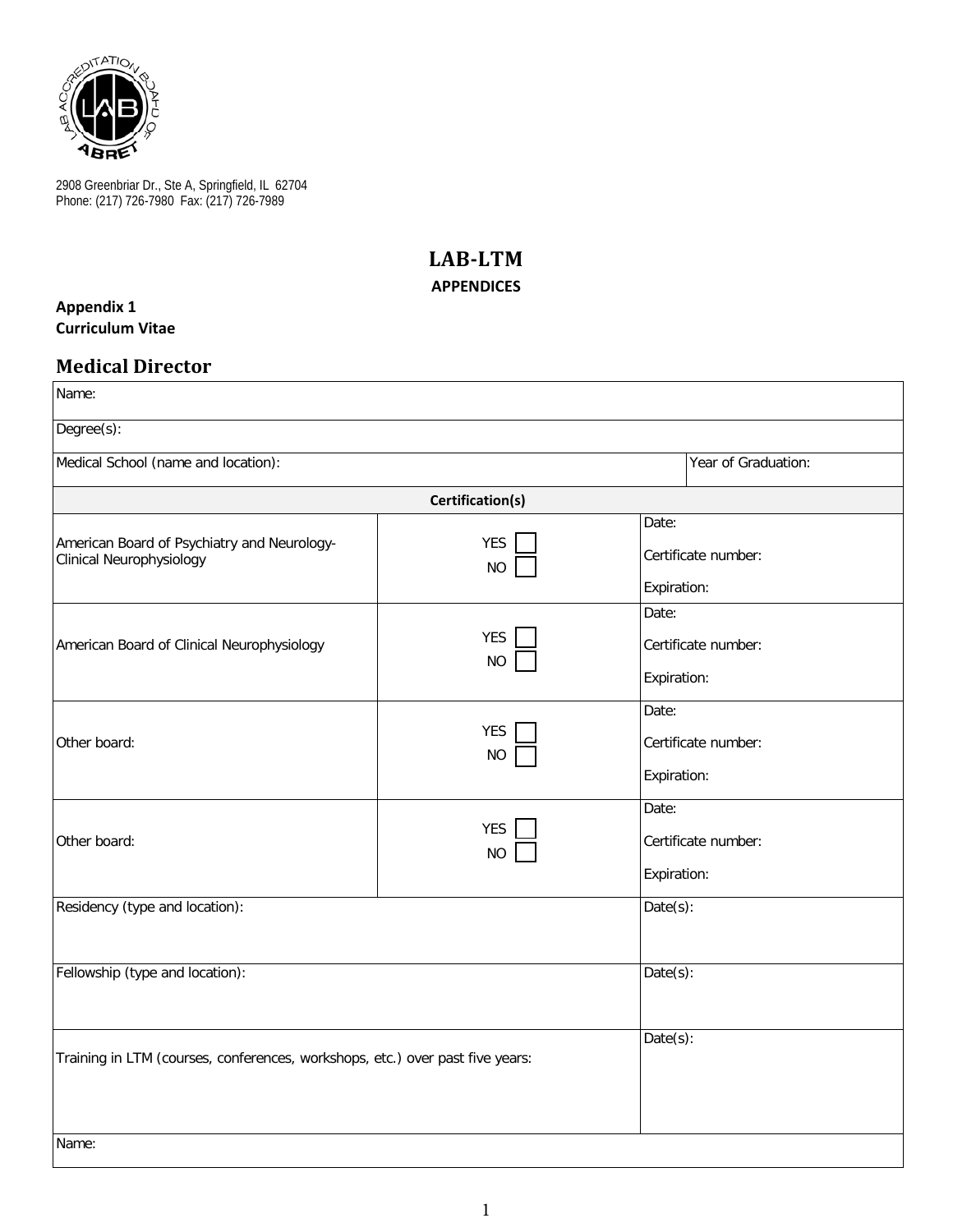| Active State Licensure(s):     | Expiration Date(s):         |
|--------------------------------|-----------------------------|
| Current Academic Position(s):  | Date Assumed this Position: |
| Current Hospital Appointments: | Date of Appointments:       |

In the space below list the most recent publications and presentations (maximum 10, not older than 5 years). Do not include abstracts, and those "in preparation" or "submitted." Articles "in press" may be listed.



**Curriculum Vitae(s)**

## **Technical Director**

| Name:                           |                         |                     |                     |
|---------------------------------|-------------------------|---------------------|---------------------|
| <b>Highest Degree:</b>          |                         |                     |                     |
| College (name, location):       |                         |                     | Year of Graduation: |
|                                 | Certification(s)        |                     |                     |
|                                 |                         | Date:               |                     |
| <b>CPR</b>                      | YES<br><b>NO</b>        | Certificate number: |                     |
|                                 |                         | Expiration:         |                     |
|                                 |                         | Date:               |                     |
| ABRET R. EEG T.<br>CBRET R.E.T. | <b>YES</b><br><b>NO</b> | Certificate number: |                     |
|                                 |                         | Expiration:         |                     |
|                                 |                         | Date:               |                     |
| ABRET R. EP T.                  | <b>YES</b><br><b>NO</b> | Certificate number: |                     |
|                                 |                         | Expiration:         |                     |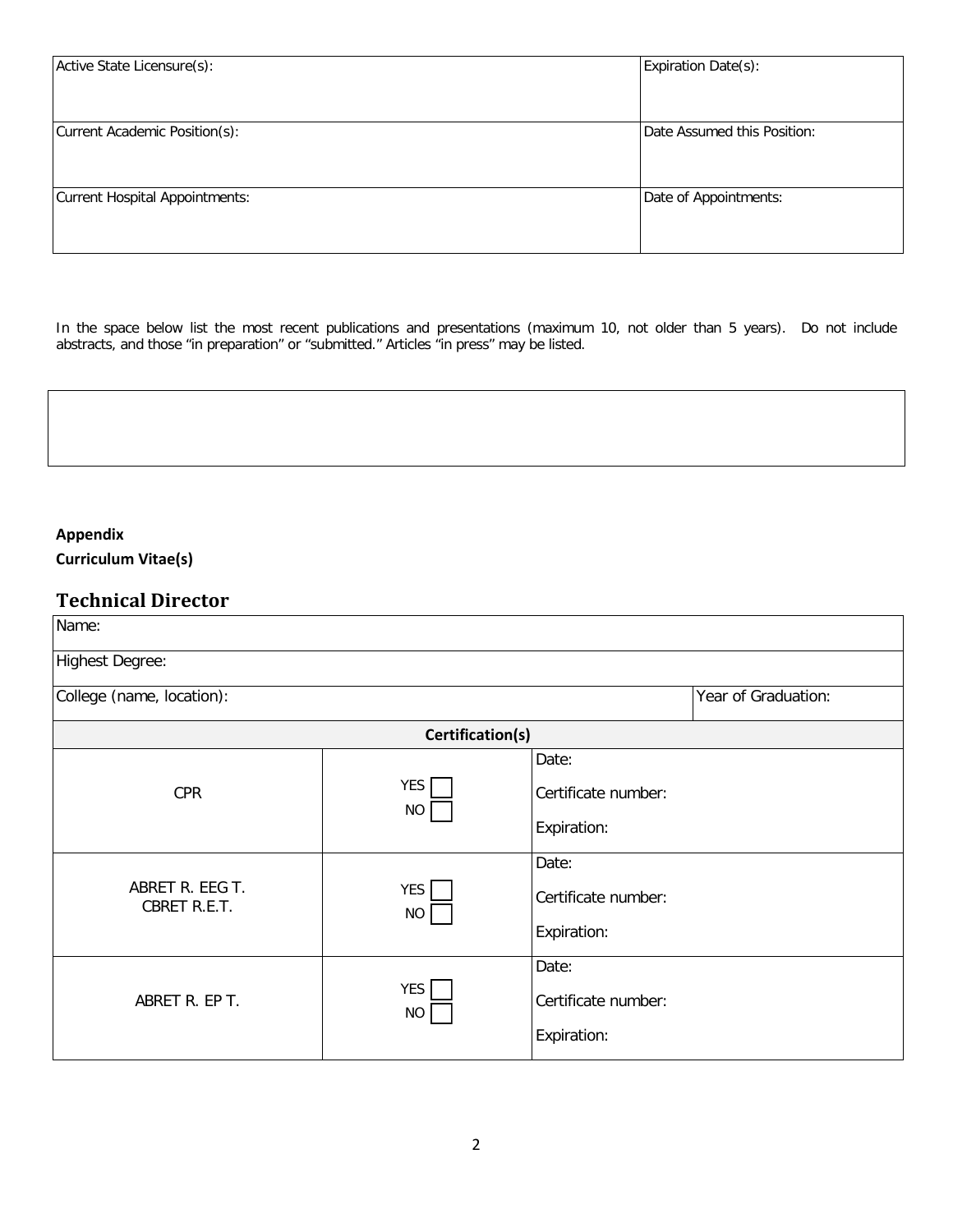| ABRET CNIM        | YES<br><b>NO</b>        | Date:<br>Certificate number:<br>Expiration: |
|-------------------|-------------------------|---------------------------------------------|
| <b>ABRET CLTM</b> | <b>YES</b><br><b>NO</b> | Date:<br>Certificate number:<br>Expiration: |
| Other:            | <b>YES</b><br>$NO$      | Date:<br>Certificate number:<br>Expiration: |